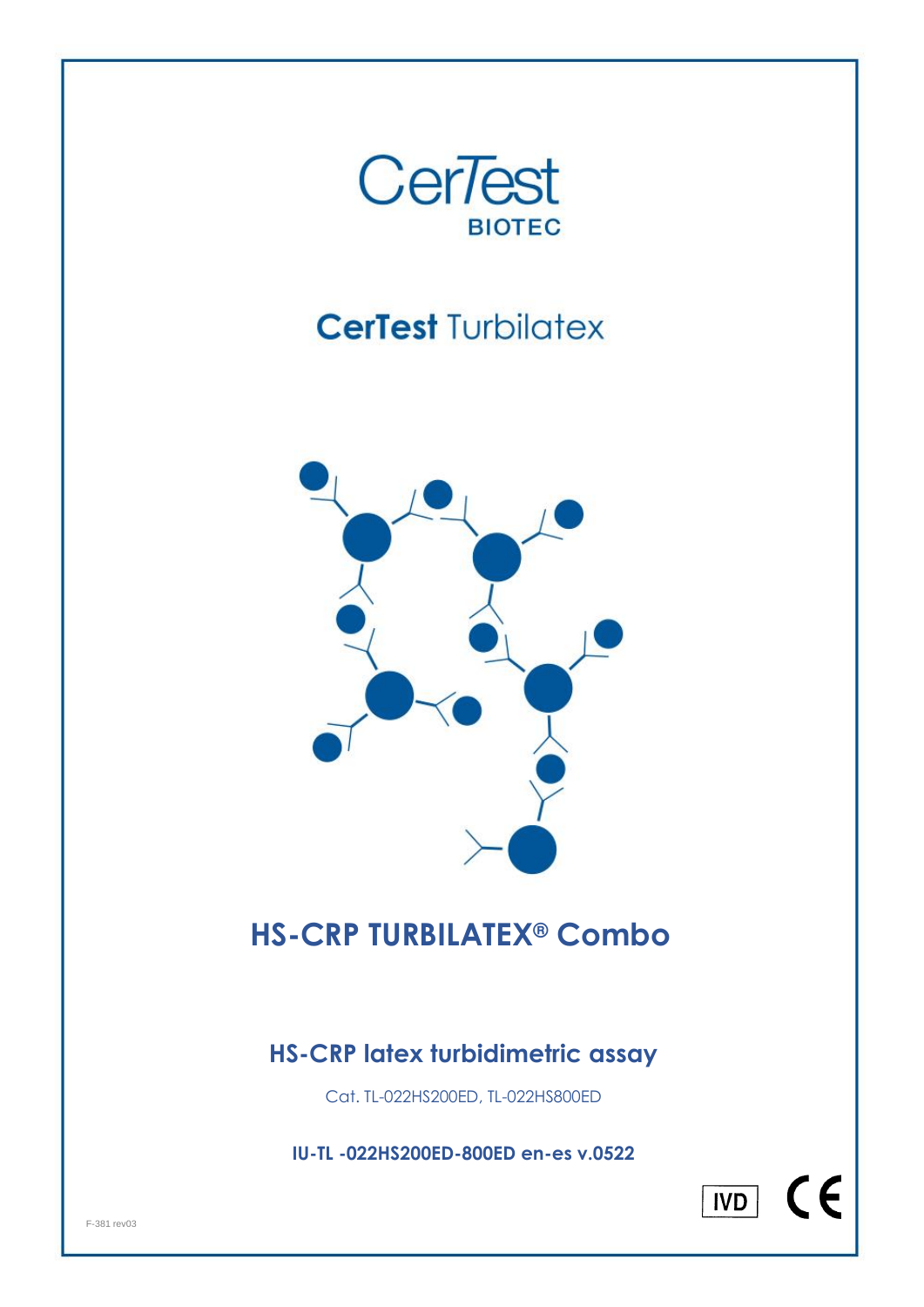#### **ENGLISH**

#### INTENDED USE

HS-CRP Turbilatex® is a latex turbidimetric assay **only for the quantitative detection of C-reactive protein in human serum samples** (not to be used for body fluid as whole blood or plasma).

This assay is indicated to evaluate the amount of C-reactive protein in serum samples.

This assay is simple and widely applicable. This product is optimized for several automated analyser. For professional *in vitro* diagnostic use only.

#### **SYNTHESIS**

Cardiovascular accidents are the main cause of death in developed countries. It has been established that inflammation is a fundamental process in the pathogenesis of arteriosclerosis in all its stages, initiation, growth, and complication of arteriosclerotic plaque, considered an inflammatory response to the damage.

C-reactive protein (CRP) is a suitable marker of inflammation process thanks to its long half-life, independence from age, long stability, and the availability of a wide range of number of diagnostic methods available.

CRP is an acute-phase protein present in normal serum, which increases significantly after most forms of tissue injuries, bacterial and virus infections, inflammation, and malignant neoplasia.

HS-CRP (High Sensitivity C Reactive Protein) is a very promising novel biochemical marker for the prediction of future or recurrent coronary events. American and European prospective studies have been highly consistent regarding the ability of HS-CRP to predict future Coronary Heart Disease (CHD) risk in both men and women.

#### PRINCIPLE

HS-CRP Turbilatex*®* is based on the principle of a quantitative immunoturbidimetric assay for the quantitative detection of C-Reactive Protein from serum samples.

The intended use of the test is **exclusively to determine the amount of C-Reactive Protein in serum samples.**

HS-CRP Turbilatex® is based on agglutination reactions. These involve *in vitro* aggregation of microscopic latex particles. This aggregation consists in the specific reaction between antigen and antibodies. Polystyrene latex particles are coated with specific IgG antibodies against CRP. The sample is mixed with a suspension containing anti-CRP antibodies bound to latex particles, if CRP is present in the sample, it will react and form an aggregate. If no antigen is present in the sample the mixture will keep its appearance as a smooth suspension. Such turbidity is measured as an increase in absorbance at determinate wavelength and is proportional to the quantity of CRP contained in the sample.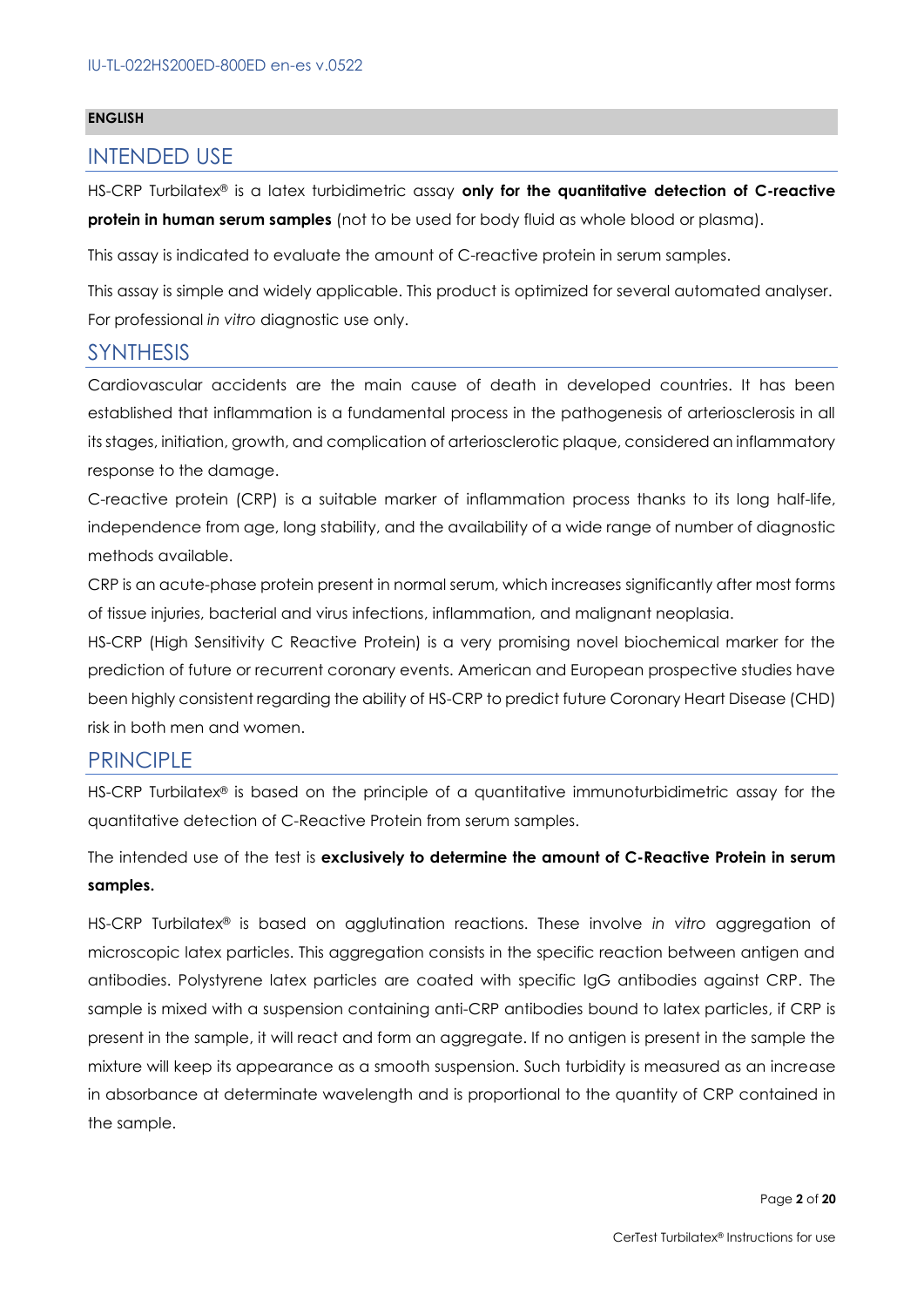#### **PRECAUTIONS**

- For professional *in vitro* diagnostic use only.
- The product is intended for use by qualified and trained clinical laboratory personnel specifically instructed and trained in Turbidimetric technique, autoanalyzer use and *in vitro* diagnostic procedures.
- The analyser should be ready before performing any assay.
- Read the instructions for use carefully before use the kit.
- Do not use after expiration date.
- Do not use the reagents if pack is damaged or opened.
- Components provided in the kit are approved for use in HS-CRP Turbilatex*®*. Do not mix or use with components from other product kit or lots. Do not use with other commercial kit components (from another supplier).
- Follow Good Laboratory Practices, wear protective clothing, use disposal gloves, googles and mask. Do not eat, drink, or smoke in the working area.
- All the specimens should be considered potentially hazardous as well as all the materials that have been exposed to the samples and they must be handled according to the local or national safety regulations. Must be handled in the same manner as an infectious agent. Use proper infection control practices. These practices should include, but are not limited to, personal protective equipment (PPE), such as laboratory coat, surgical or appropriate mask, or face shield, disposable gloves, and eye protection. Take necessary precautions during the collection, transport, storage, handling, and disposal of the samples.
- The solutions should be discarded in a proper container after testing following local regulations.

### STORAGE AND STABILITY

Kit components must be stored at refrigerated temperature (2-8ºC). Do not freeze.

Reagents are stable up to the expiration date printed on the label, always considering that reagent containers must be properly closed to avoid any contamination, kept away from the sunlight, and conserved at 2-8ºC.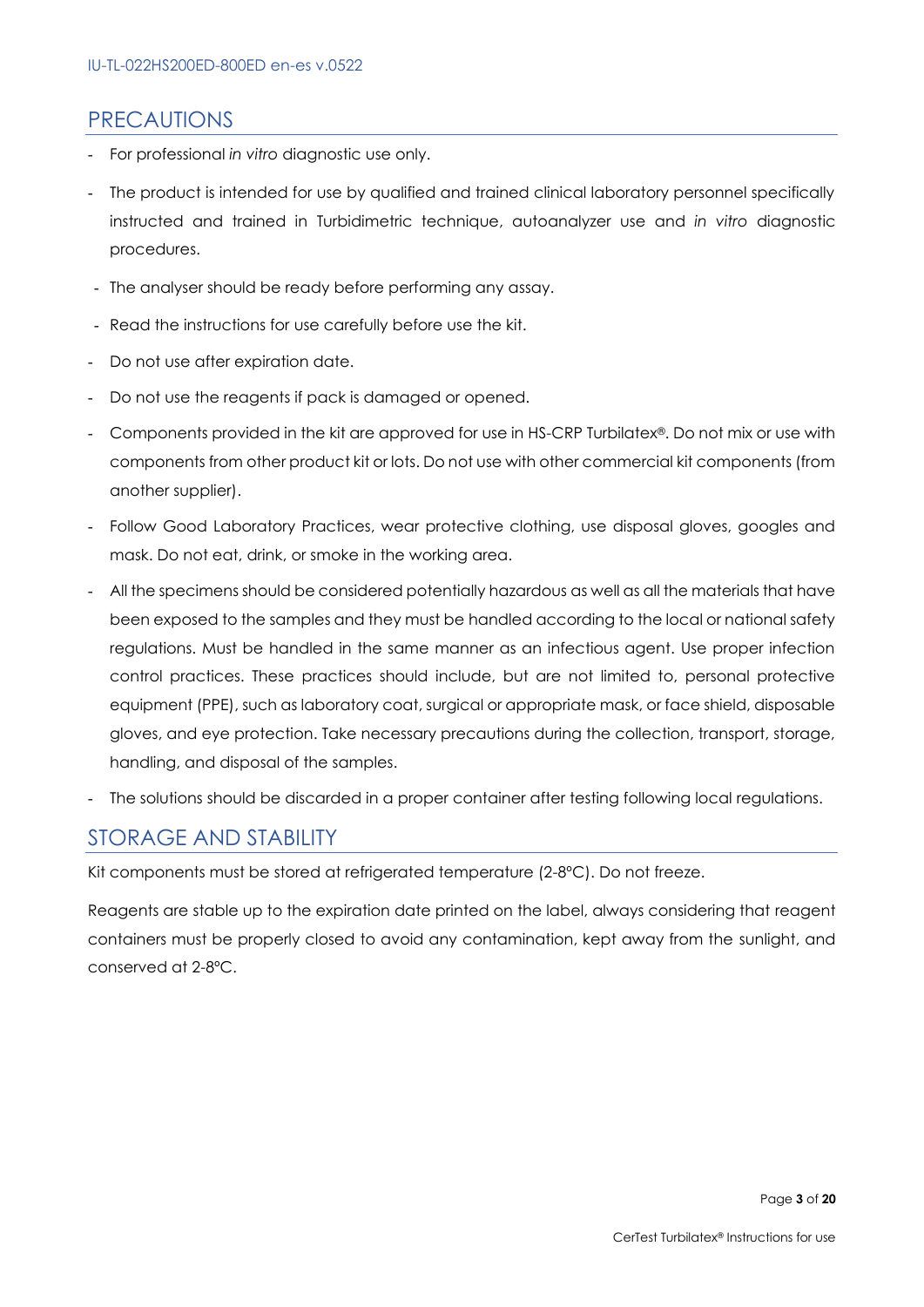## REAGENTS

## Materials provided

| <b>References</b>                                              | Cat:<br><b>TL-022CR200ED</b> | Cat.<br><b>TL-022CR800ED</b> |
|----------------------------------------------------------------|------------------------------|------------------------------|
| - TL-022CR01 CRP Turbilatex® Reagent 1                         | $2 \times 22$ ml             | 8 x 22mL                     |
| - TL-022CR02/1 CRP Turbilatex® Reagent 2                       | 1 x 12mL                     |                              |
| - TL-022CR02 Turbilatex® Reagent 2                             |                              | $2 \times 22$ ml             |
| - TL-022CR70/TL-022CR71/TL-022CR72 CRP Turbilatex® Calibrators |                              | $3 \times 0.30$ mL           |
| - TL-022CR08 CRP Turbilatex® Control 1                         |                              | 1 x 0.5mL                    |

## Materials and instruments that could be required but no provided.

- Specimen collection container tube.
- Disposable gloves and laboratory equipment.
- Automated analyser.
- Extraction needle for sample collection.

## SPECIMEN COLLECTION AND PREPARATION

Collect enough quantity of human blood samples. These samples should be collected in clean and dry normal extraction tubes (no preservatives or additives). The samples must be centrifugated to remove blood cells and plasma and get the serum. Serum samples can be directly analysed or stored in the refrigerator (2-8ºC) for 7 days prior to testing.

Extraction tube can be directly introduced in the analyser after centrifugation.

### ANALYTICAL PROCEDURE

R1 and R2 are ready to use.

#### **Preparation of the calibration curve**

For calibration use only the following materials:

TL-022CR70, TL-022CR71, TL-022CR72, High sensitivity C-Reactive Protein Turbilatex® Calibrator vials: liquid calibrator containing CRP antigen at different concentrations.

Concentration is indicated on the label of each vial.

Calibrate the system at least once a month is extremely recommended. Recalibrate the system when reagent lot is changed or when the controls are out of the assigned range given on the control label or certificate of analysis provided with the kit.

High Sensitivity C-Reactive Protein Turbilatex® Calibrator vials (calibrator 0 to 2) are ready to use.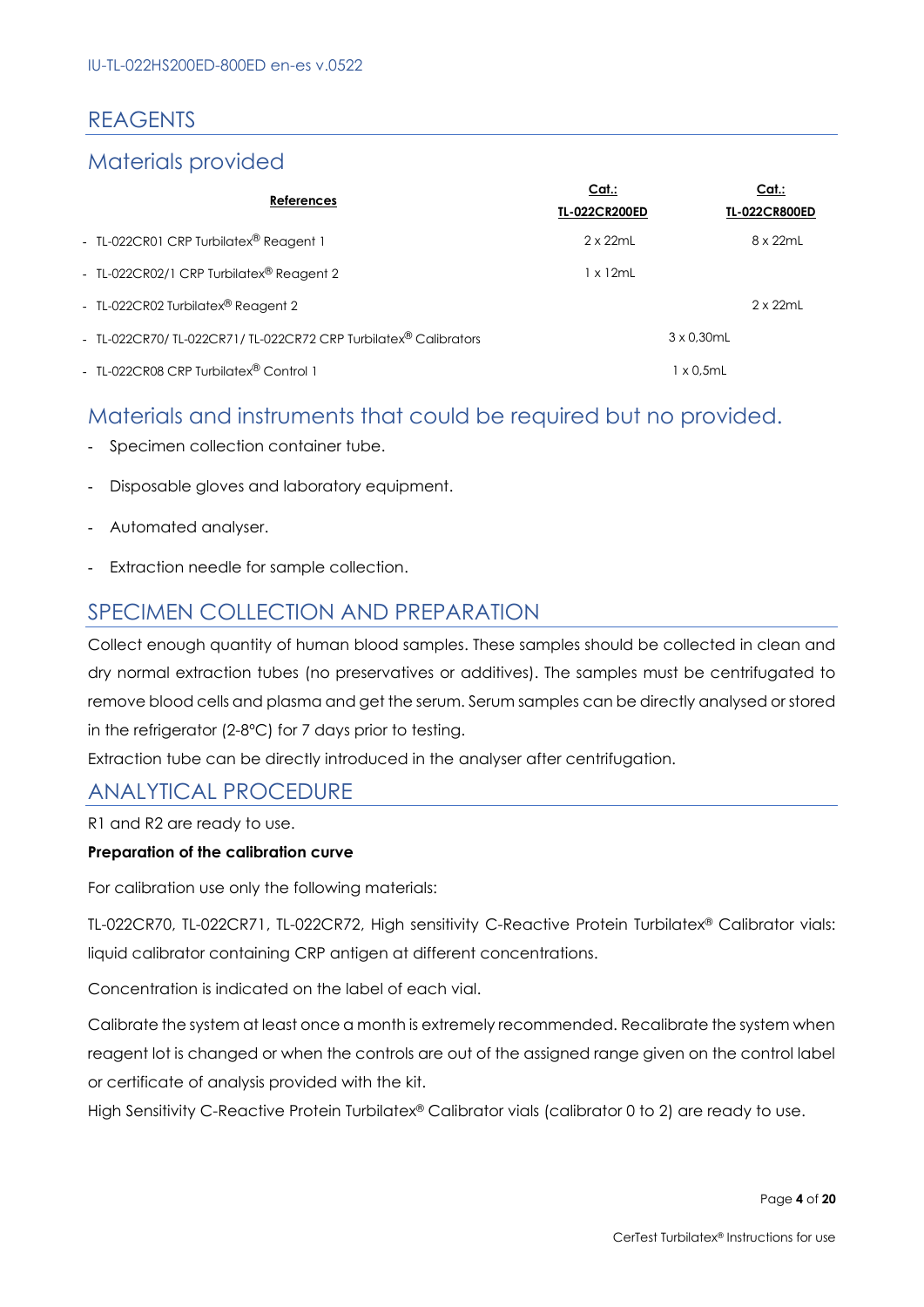

**Picture 1.** Prepared calibrators for performing the calibration curve (2 points and blank)

## Quality control

For quality control only use the following materials:

TL-022CR08 HS-CRP Turbilatex® Control 1: liquid controls. Concentration is indicated on the label of the vial. The use of control material is recommended to verify test precision.

Controls should be assayed every day before running patient serum samples extract to validate the calibration curve.

If the obtained results are out of the tolerance range, the equipment, the reagents, or the technique, must be reviewed.

HS-CRP Turbilatex® Control vials (Control 1) are ready to use.

#### **Analytical procedure, see annex information.**

### INTERPRETATION OF RESULTS

Positive results: higher or equal than the cut-off fixed by the clinical lab.

Recommended: 5 µg of C-Protein reactive /mL of serum for diagnostic procedures.

Positive results determine the abnormal presence of C-Reactive Protein in human serum samples.

HS-CRP Turbilatex® cut-off value:

C-Protein Reactive concentration values lower than 3 µg of C-Protein reactive/mL of serum are considered normal values and that is not indicative of an inflammation, values between 3-5 µg of C-Protein reactive/mL are considered medium risk of inflammation and values higher than 5 µg of C-Protein reactive/mL of serum are indicative of a severe inflammation.

## PERFORMANCE CHARACTERISTICS

### Analytical sensitivity

Limit of Quantification (LOQ): Values below 1.0 µg/mL give in poorly reproducible results.

#### **Control vial**



**Picture 2.** Prepared control 1 (check control concentration on the label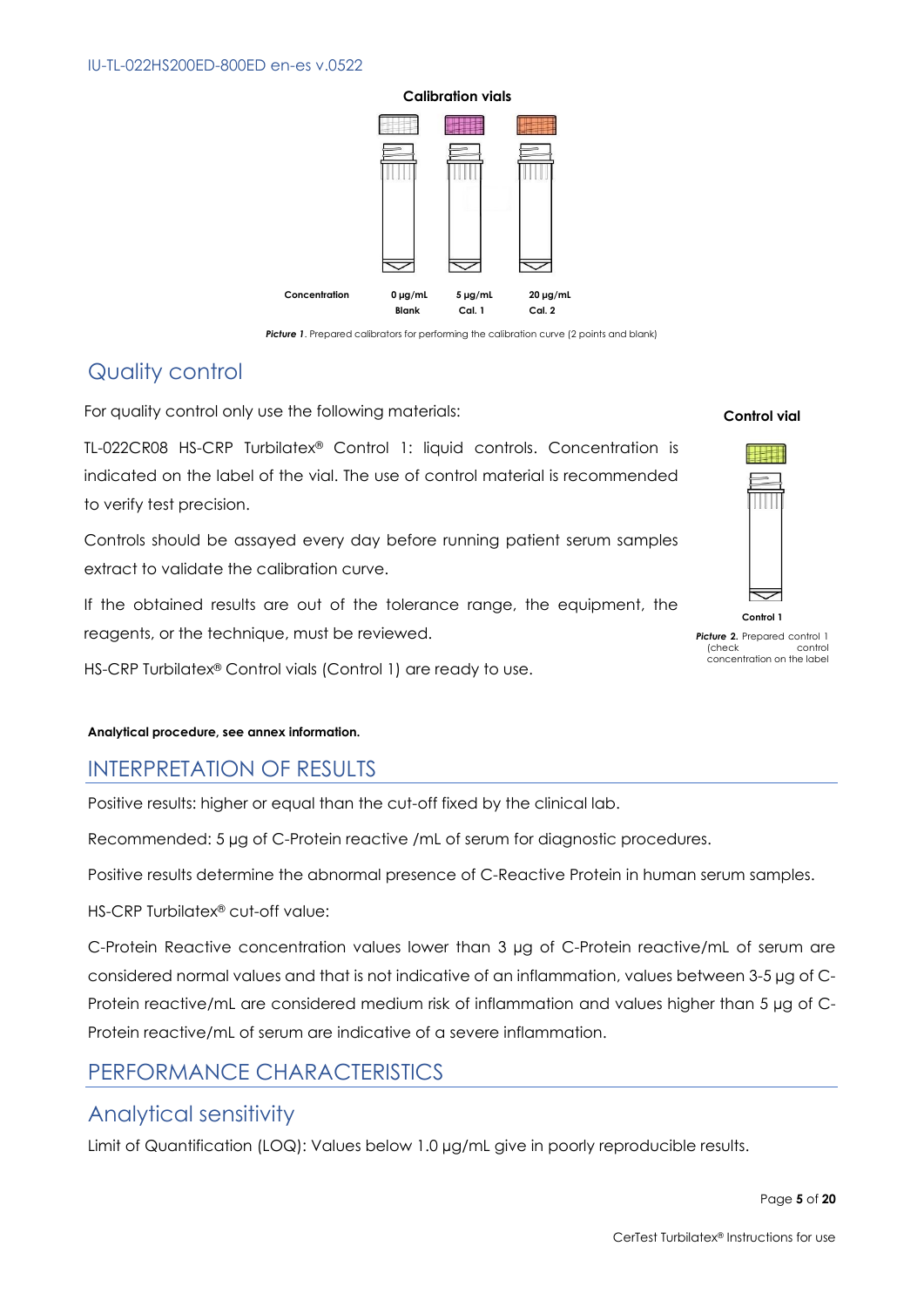### Prozone

Studies have been made up to a concentration of 640 µg /mL of serum and no false negative results have been observed. Studies using higher concentrations have not been carried out.

Data obtained by the analyser Biolis 24i (Tokyo Boeki).

## Clinical sensitivity and specificity

An evaluation was performed comparing a turbidimetric assay (HS-CRP Turbilatex®, CerTest) and another commercial test (CRP-Ultra Spinreact). The results were as follows:

|                                | <b>CRP-Ultra Spinreact</b> |    |                          |       |
|--------------------------------|----------------------------|----|--------------------------|-------|
| HS-CRP Turbilatex <sup>®</sup> |                            |    | $\overline{\phantom{0}}$ | Total |
|                                |                            | 58 |                          | 6     |
|                                |                            |    | 29                       | 29    |
|                                | Total                      | 58 | 32                       | 90    |

| HS-CRP Turbilatex <sup>®</sup> vs CRP-Ultra Spinreact |                   |                         |  |  |
|-------------------------------------------------------|-------------------|-------------------------|--|--|
|                                                       | <b>Mean Value</b> | 95% confidence interval |  |  |
| Sensitivity                                           | 100.0%            | 93.8-100.0%             |  |  |
| <b>Specificity</b>                                    | 90.6%             | 75.-98.0%               |  |  |
| <b>PPV</b>                                            | 95.1%             | 86.3-99.0%              |  |  |
| <b>NPV</b>                                            | 100.0%            | 88.1-100.0%             |  |  |

The results showed a high sensitivity and specificity to detect C-Reactive Protein using HS-CRP Turbilatex®.

### Interferences

An evaluation was performed to determine the interferences of HS-CRP Turbilatex®. No interferences were founded against other substances tested: BSA, Ascorbic acid, Sucrose, Octanoic acid and Butyric acid.

### Cross reactivity

An evaluation was performed to determine the cross reactivity; no cross reactivity was founded against the antigens tested, such as: paracetamol, human transferrin, human haemoglobin, urea and bilirubin.

### LIMITATIONS

1. HS-CRP Turbilatex® should be used only with serum samples.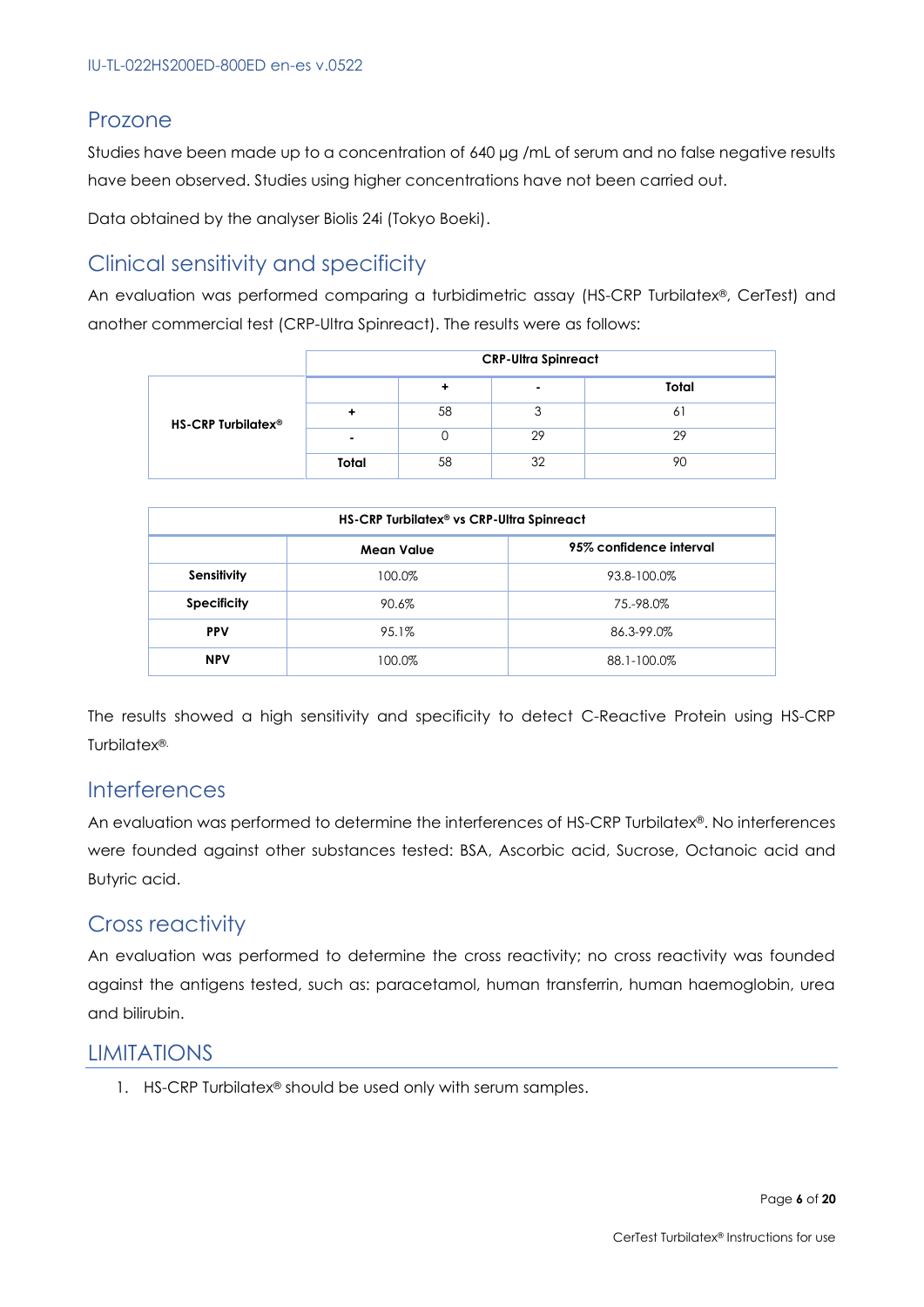2. Positive results determine the presence of C-reactive protein in serum samples. The clinical diagnosis should not be based on the results of a single test as both clinical and laboratory data should be evaluated and reviewed by the specialist.

## EXPECTED VALUES

Concentration values lower than 3 µg/mL are considered a low cardiovascular risk.

Concentrations of 3 to 5 µg/mL are considered a medium risk.

Concentrations above 5 µg/mL are considered at high cardiovascular risk.

#### **\* Each laboratory should establish its own reference range.**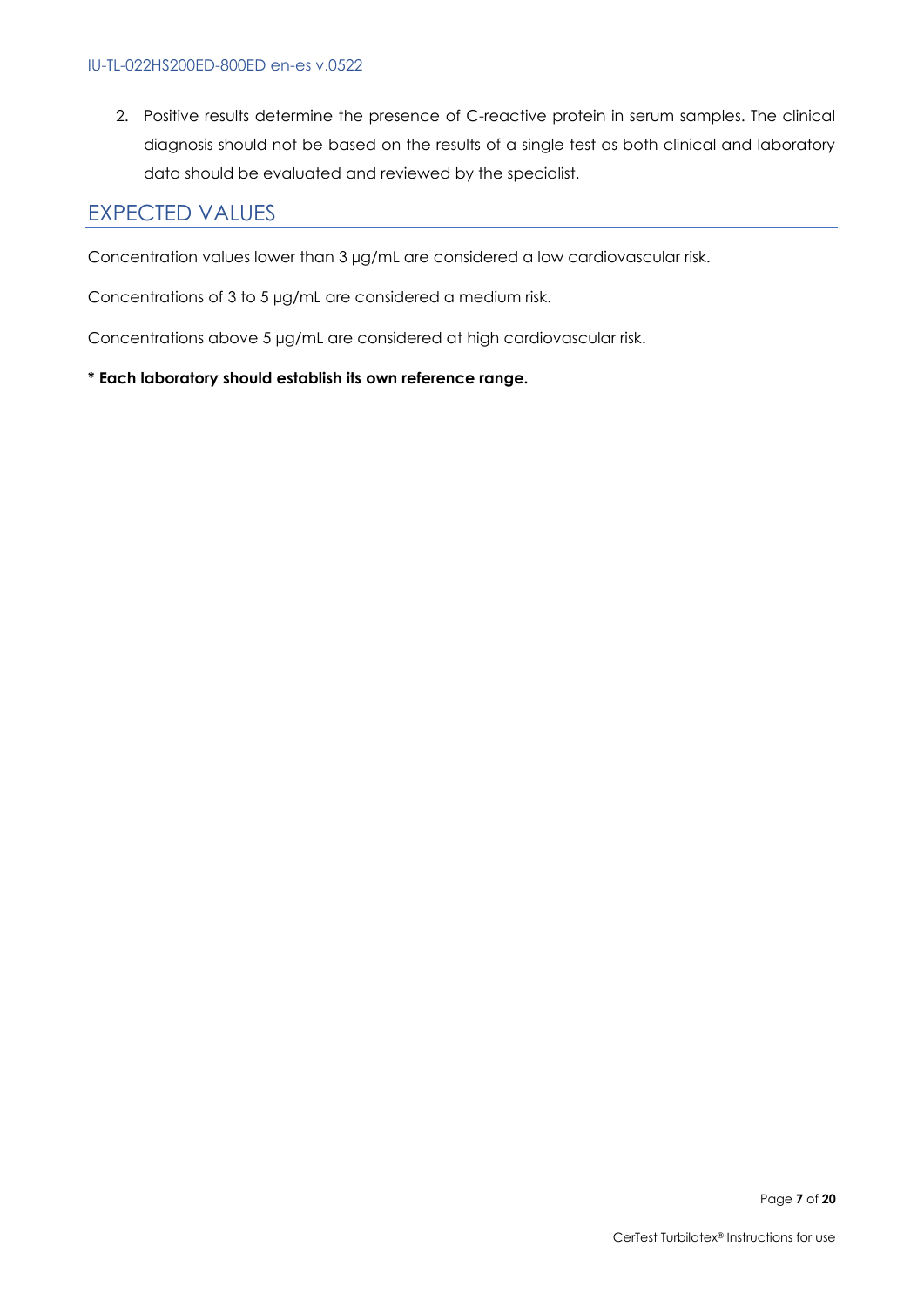#### **ESPAÑOL**

#### USO PREVISTO

HS-CRP Turbilatex® es un ensayo turbidimétrico de látex **sólo para la detección cuantitativa de** 

**proteína C reactiva en muestras de suero humano** (no se utiliza para el líquido corporal como sangre o plasma).

Este ensayo está indicado para evaluar la cantidad de proteína C reactiva en muestras séricas.

Este ensayo es simple y ampliamente aplicable. Este producto está optimizado para varios analizadores automatizados.

Sólo para uso profesional de diagnóstico *in vitro*.

### INTRODUCCIÓN

Los accidentes cardiovasculares son la principal causa de muerte en los países desarrollados. Se ha establecido que la inflamación es un proceso fundamental en la patogénesis de la arteriosclerosis en todas sus etapas, inicio, crecimiento y complicación de la placa arteriosclerótica, considerándose una respuesta inflamatoria al daño.

La proteína C reactiva (PCR) es un marcador adecuado del proceso de inflamación gracias a su larga vida media, independientemente de la edad, la larga estabilidad y la disponibilidad de un amplio número de métodos de diagnóstico disponibles.

La proteína C reactiva (PCR) es una proteína de fase aguda presente sueros normales, que aumenta significativamente después de la mayoría de las formas de lesiones tisulares, infecciones bacterianas y virales, inflamación y neoplasia maligna.

HS-CRP (Proteína C Reactiva de alta sensibilidad) es un nuevo marcador bioquímico muy prometedor para la predicción de futuros o recurrentes eventos coronarios. Los estudios prospectivos estadounidenses y europeos han sido altamente consistentes en cuanto a la capacidad de la HS-PCR para predecir el riesgo futuro de cardiopatía coronaria (EC) tanto en hombres como en mujeres.

### FUNDAMENTO DE LA PRUEBA

HS-CRP Turbilatex® se basa en el principio de un ensayo inmunoturbidimétrico cuantitativo para la detección cuantitativa de la proteína C reactiva a partir de muestras séricas.

#### El uso previsto de la prueba **es exclusivamente para determinar la cantidad de proteína C reactiva en muestras séricas.**

HS-CRP Turbilatex® se basa en reacciones de aglutinación. Estas implican la agregación in vitro de partículas microscópicas de látex. Esta agregación consiste en la reacción específica entre antígeno y anticuerpos. Las partículas de látex de poliestireno están recubiertas con anticuerpos IgG específicos contra la PCR. La muestra se mezcla con una suspensión que contiene anticuerpos anti-CRP unidos a partículas de látex, si la PCR está presente en la muestra, reaccionará y formará

Page **8** of **20**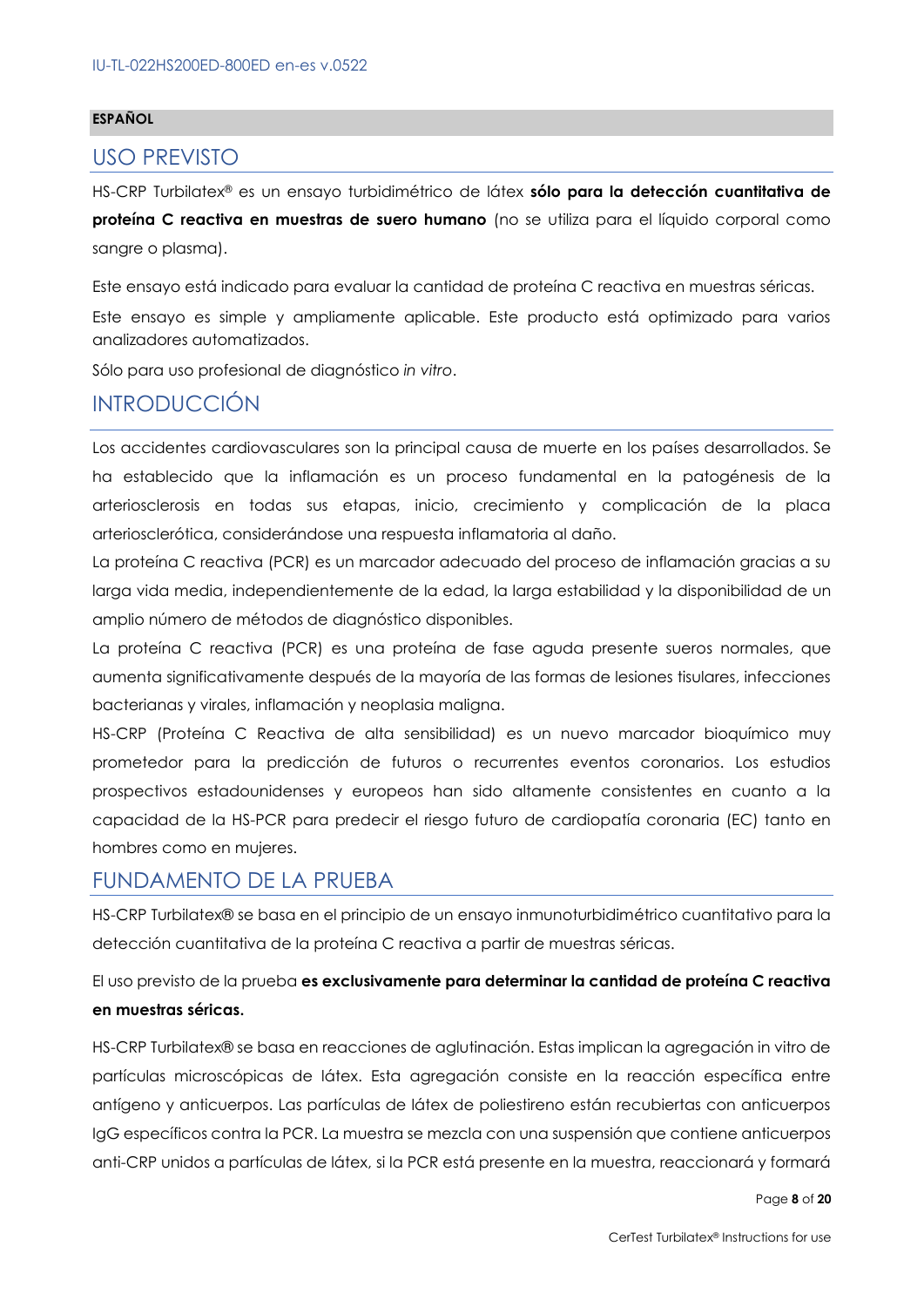un agregado. Si no hay antígeno presente en la muestra, la mezcla mantendrá su apariencia como una suspensión fluida. Dicha turbidez se mide como un aumento de la absorbancia a determinada longitud de onda y es proporcional a la cantidad de PCR contenida en la muestra.

#### PRECAUCIONES

- Solo para uso profesional de diagnóstico *in vitro*.
- El producto está destinado a ser utilizado por personal de laboratorio clínico cualificado y capacitado, instruido y entrenado específicamente en las técnicas turbidimétricas, en el uso de autoanalizadores y en los procedimientos de diagnóstico in vitro.
- El analizador debe estar listo antes del ensayo.
- Leer las instrucciones de uso cuidadosamente antes de usar el kit
- No utilizar después de la fecha de caducidad.
- No usar los reactivos si el envase estuviera dañado o abierto.
- Los componentes proporcionados con el kit son aprobados para su uso con HS-CRP Turbilatex®. No mezclar o utilizar componentes de otros kits o lotes. No se deben usar con componentes de otros kits comercializados (de otros proveedores).
- Seguir las Buenas Prácticas de Laboratorio, llevar ropa de protección adecuada, usar guantes desechables, gafas de protección y mascarilla. No comer, beber o fumar en la zona de trabajo
- Las muestras deben considerarse como potencialmente peligrosas así como los materiales que han estado en contacto con las muestras y deben ser manipuladas de acuerdo con las normas locales o nacionales de seguridad. Deben tratarse de la misma forma que un agente infeccioso. Utilice prácticas adecuadas de control de infecciones al recolectar y manipular las muestras. Estas prácticas deben incluir, pero no se limitan a, equipo de protección personal (EPP), bata de laboratorio, mascarilla quirúrgica u otro tipo de mascara que se considere apropiada, guantes desechables y protección para los ojos. Tome las precauciones necesarias durante la recogida, almacenamiento, tratamiento y eliminación de muestras.
- Las mezclas preparadas una vez añadida la muestra deben ser gestionados como residuos sanitarios según reglamentaciones locales.

### CONDICIONES DE ALMACENAMIENTO Y ESTABILIDAD

Los componentes del kit deben ser almacenados y refrigerados (2-8ºC). No congelar.

Los reactivos son estables hasta la fecha de caducidad indicada en el envase, siempre que los frascos estén bien cerrados para evitar su contaminación, protegidos de la luz y se conserven a 2- 8ºC.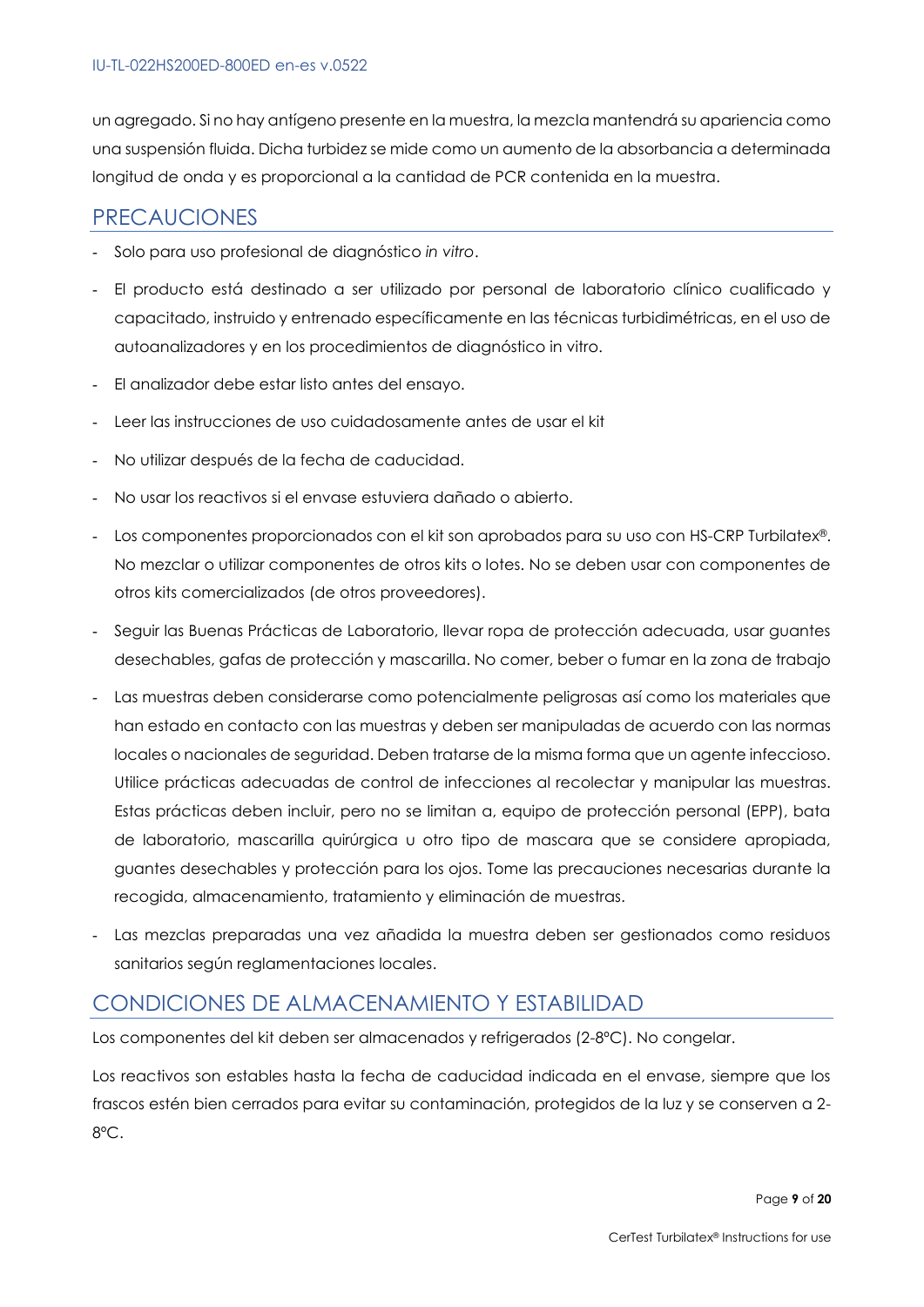## REACTIVOS

### Materiales suministrados

| <b>Referencias</b>                                             | Cat:<br><b>TL-022CR200ED</b> | Cat.:<br><b>TL-022CR800ED</b> |
|----------------------------------------------------------------|------------------------------|-------------------------------|
| - TL-022CR01 CRP Turbilatex® Reagent 1                         | $2 \times 22$ ml             | 8 x 22mL                      |
| - TL-022CR02/1 CRP Turbilatex® Reagent 2                       | 1 x 12mL                     |                               |
| - TL-022CR02 Turbilatex® Reagent 2                             |                              | $2 \times 22$ mL              |
| - TL-022CR70/TL-022CR71/TL-022CR72 CRP Turbilatex® Calibrators |                              | $3 \times 0.30$ mL            |
| - TL-022CR08 CRP Turbilatex <sup>®</sup> Control 1             |                              | l x 0,5mL                     |

#### Materiales y equipos que podrían ser necesarios, pero no suministrados

- Tubo de extracción para la recogida de muestra.
- Guantes desechables y equipos de laboratorio.
- Analizador automático.
- Aguja de extracción para recogida de muestra.

## TOMA DE MUESTRAS Y SU PREPARACIÓN

Tomar suficiente cantidad de muestras de sangre de origen humano. Estas muestras deben ser recogidas en un tubo de extracción limpio y seco (sin conservantes ni aditivos). Las muestras deben ser centrifugadas para eliminar las células sanguíneas y el plasma, quedándose con el suero. Las muestras séricas pueden ser analizadas directamente en el equipo de bioquímica o conservadas en frío (2-8ºC) como máximo 7 días hasta el momento de analizarlas.

El tubo de extracción puede introducirse directamente en el analizador tras ser centrifugado.

### PROCEDIMIENTO ANALÍTICO

R1 y R2 están listos para usar.

#### **Preparación de la curva de calibración.**

Para la calibración únicamente utilizar los siguientes materiales:

TL-022CR70, TL-022CR71 y TL-022CR72, HS CRP Turbilatex ® Calibrators vials: calibrador líquido que contiene CRP de origen humano a distintas concentraciones.

La concentración está indicada en la etiqueta de cada vial.

Calibrar el sistema al menos una vez al mes es altamente recomendado. Recalibrar el sistema cuando los lotes de reactivos hayan cambiado o cuando los controles estén fuera del rango indicado en las etiquetas de los controles o en el certificado de análisis suministrado con el kit.

Page **10** of **20** Los viales de calibrador líquido de HS CRP Turbilatex® (calibrador 0 al 2) están listos para su uso.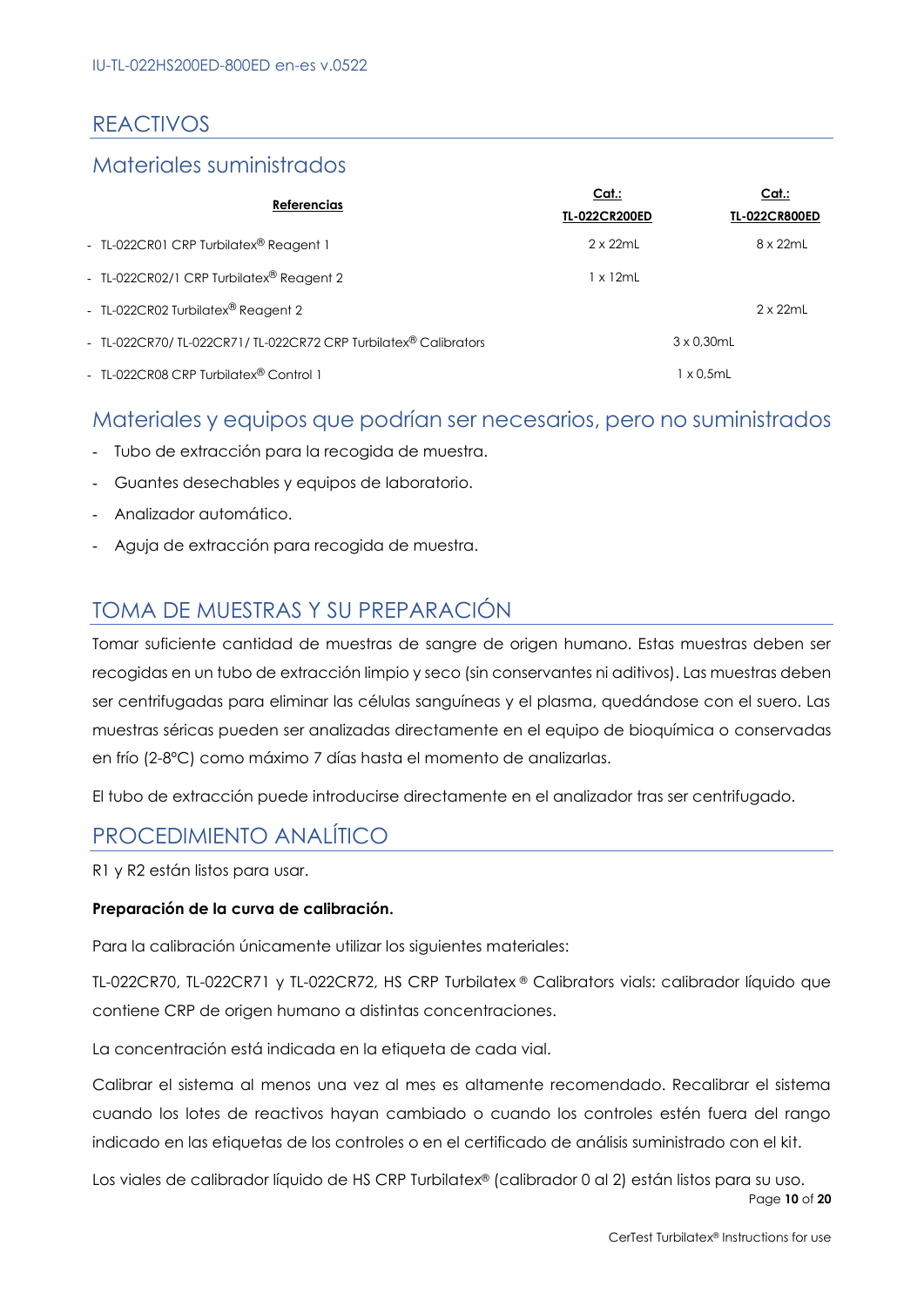#### **Viales calibración**



*Dibujo* **1.** Calibradores preparados para realizar una curva de calibración (2 puntos y el blanco)

## Control de calidad

Para el control de calidad utilice únicamente los siguientes materiales: TL-022CR08 HS-CRP Turbilatex® Control 1. La concentración se indica en la etiqueta del frasco. Se recomienda el uso de materiales de control a dos concentraciones diferentes para verificar la precisión del ensayo.

Los controles deben evaluarse todos los días antes de extraer muestras de suero del paciente para validar la curva de calibración. Si los resultados obtenidos están fuera del rango de tolerancia, se revisará el equipo, los reactivos o la técnica.

Viales de control HS-CRP Turbilatex® (Control 1) está listo para su uso.

**Vial control**



**Picture 2.** Controles preparados 1 (comprobar la concentración en la etiqueta)

**Procedimiento analítico, ver información del anexo.**

## INTERPRETACIÓN DE RESULTADOS

Resultados positivos: Superiores o iguales al valor límite fijado por el laboratorio clínico.

Recomendado: 5 µg proteína C-Reactiva/mL de suero para protocolos de diagnóstico.

Resultados positivos determinan la presencia anormal de Proteína C-Reactiva en muestras de suero humano.

El valor de referencia de HS-CRP Turbilatex®:

Valores de concentración de proteína C-Reactiva menores a 3 µg de Proteína C-Reactiva/mL de suero son considerados normales y no son indicativos de una inflamación, valores entre 3-5 µg de Proteína C-Reactiva/mL de suero son considerados riesgo medio de inflamación y valores por encima de este valor de 5 µg de Proteína C reactiva /mL de suero es indicativo de una inflamación severa.

## CARACTERÍSTICAS DE LA PRUEBA

### Sensibilidad analítica

Page **11** of **20** Límite de cuantificación (LoQ): Valores inferiores a 1.0 µg/mL dan resultados poco reproducibles.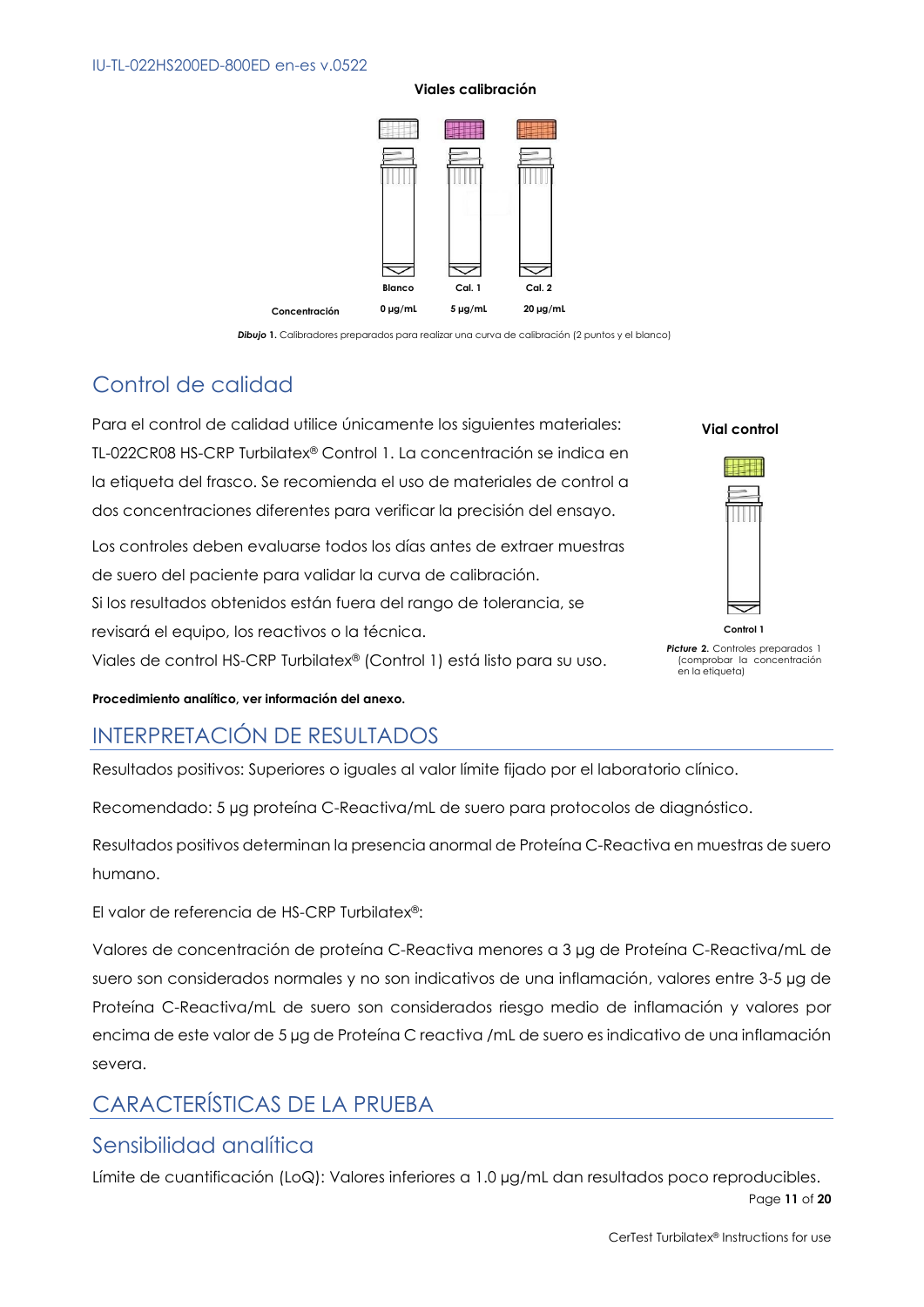#### Prozona

Se han realizado estudios hasta una concentración de 640 µg /mL de suero y no se han observado falsos negativos. No se han realizado estudios con concentraciones mayores.

Datos obtenidos por el analizador Biolis 24i (Tokyo Boeki).

### Sensibilidad y especificidad clínica

Se llevó a cabo una evaluación clínica con dos técnicas distintas, test turbidimetría (HS-CRP Turbilatex®, CerTest) y otra técnica comercial (CRP-Ultra Spinreact). Los resultados se muestran a continuación:

|                                | <b>CRP-Ultra Spinreact</b> |    |    |       |
|--------------------------------|----------------------------|----|----|-------|
| HS-CRP Turbilatex <sup>®</sup> |                            |    |    | Total |
|                                |                            | 58 | Ü  | Ō     |
|                                |                            |    | 29 | 29    |
|                                | Total                      | 58 | 32 |       |

| HS-CRP Turbilatex <sup>®</sup> vs CRP-Ultra Spinreact |             |                            |  |
|-------------------------------------------------------|-------------|----------------------------|--|
|                                                       | Valor medio | 95% intervalo de confianza |  |
| Sensibilidad                                          | 100.0%      | 93.8-100.0%                |  |
| <b>Especificidad</b>                                  | 90.6%       | 75.-98.0%                  |  |
| <b>VPP</b>                                            | 95.1%       | 86.3-99.0%                 |  |
| <b>VPN</b>                                            | 100.0%      | 88.1-100.0%                |  |

Los resultados mostraron que HS-CRP Turbilatex® presenta una alta sensibilidad y especificidad para detectar proteína C reactiva.

#### **Interferencias**

Se realizó una evaluación para determinar posibles interferencias de HS-CRP Turbilatex®. No se detectaron interferencias con las siguientes sustancias probadas: BSA, ácido ascórbico, sacarosa, ácido octanoico y ácido butírico.

### Reactividad cruzada

Se realizó una evaluación para determinar las posibles reacciones cruzadas; no se detectó reacción cruzada frente: paracetamol, transferrina y hemoglobina humana, urea y bilirrubina.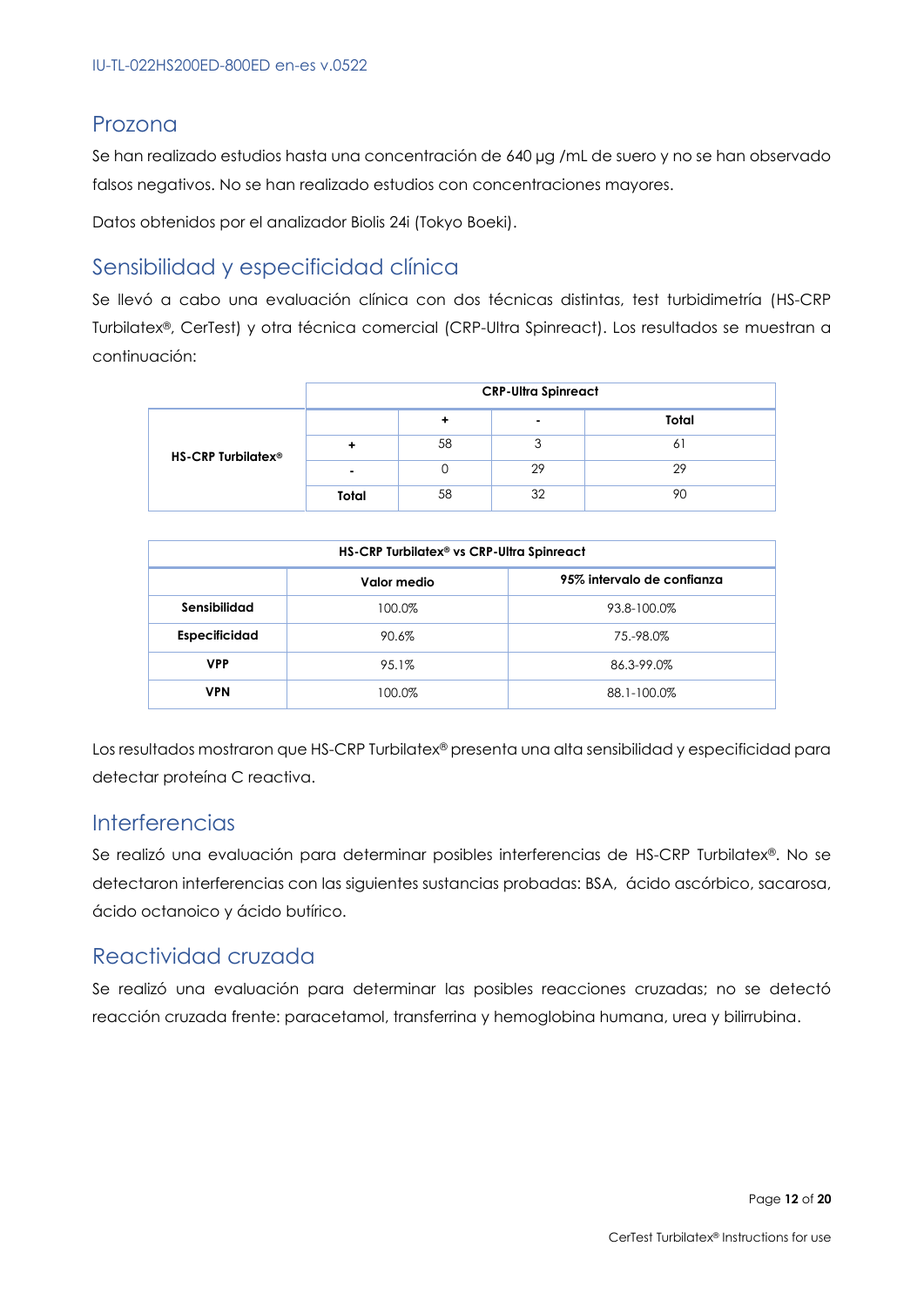### LIMITACIONES

- 1. HS-CRP Turbilatex® debe utilizarse únicamente con muestras de suero.
- 2. Resultados positivos determinan la presencia de proteína C reactiva en muestras séricas. El diagnóstico clínico no debe basarse en los resultados de una sola prueba ya que debe evaluarse tanto los datos clínicos como los de laboratorio y ser revisado por el especialista.

#### VALORES ESPERADOS

Valores de concentración inferiores a 3 µg/mL se consideran de bajo riesgo cardiovascular.

Concentraciones de 3 a 5 µg/mL se consideran de riesgo medio.

Concentraciones superiores a 5 µg/mL se consideran de alto riesgo cardiovascular.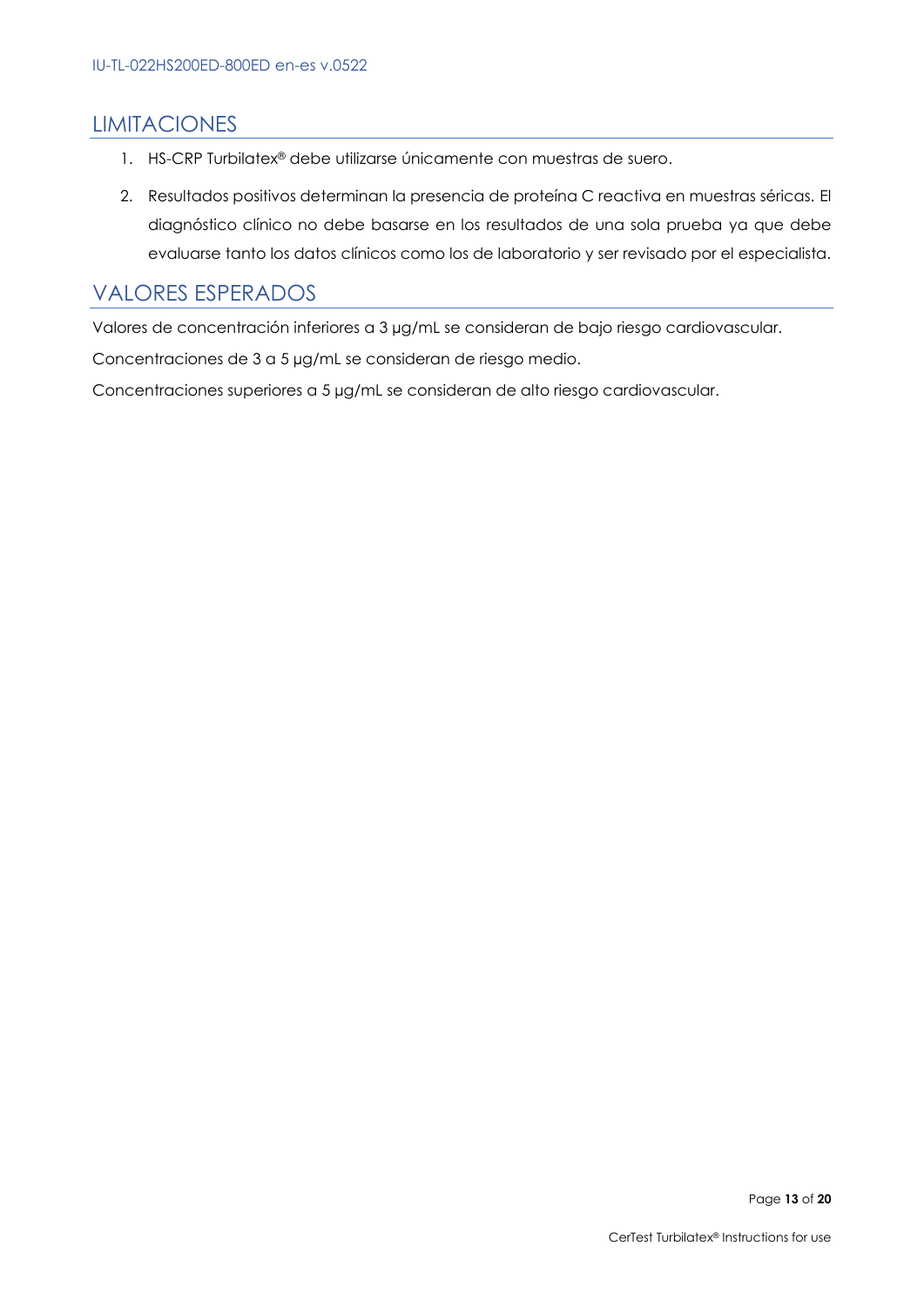## REFERENCES/BIBLIOGRAFÍA

- 1. Libby P, Ridker PM. Novel inflammatory markers of coronary risk. Theory versus practice. Circulation 2003; 107: 499-511
- 2. Ridker PM. High-sensitivity C-reactive protein: Potential for global risk assessment in the primary prevention of cardiovascular disease. Circulation 2001; 103: 1813-18
- 3. Kindmark C-O. The concentration of C-Reactive Protein in sera from healthy individuals. Scand J Clin Lab Invest 1972; 29: 407-411.
- 4. B. Barceló, I.Llompart, E. Fuentespina. Comparación de tres métodos automatizaos para la medida con gran detectabilidad de la proteína C reactiva. Química Clínica 2005; 24 (6) 468- 473.
- 5. Luis Alonso González Naranjo, José Fernando Molina Restrepo. Evaluación de la inflamación en el laboratorio. Revista Colombiana de Reumatología. Vol.17 Nº 1, Marzo 2010, pp. 35-47.
- 6. Nader Rifai and Paul M. Ridker. High-Sensitivity C-Reactive Protein: A Novel and Promising Marker of Coronary Heart Disease. Clinical Chemistry 47:3 403-411 (2001)
- 7. Oliver Chenillot, Joseph Henny, Josiane Steinmetz, Bernard Herbeth, Carola Wagner and Gérard Siest. High Sensitivity C-Reactive Protein: Biological Variations and References Limits. Clin Chem Lab Med 38(10): 1003 (2000).

## SYMBOLS FOR IVD COMPONENTS AND REAGENTS/SÍMBOLOS PARA REACTIVOS Y PRODUCTOS PARA DIAGNÓSTICO *IN VITRO*





Manténgase fuera de la luz del sol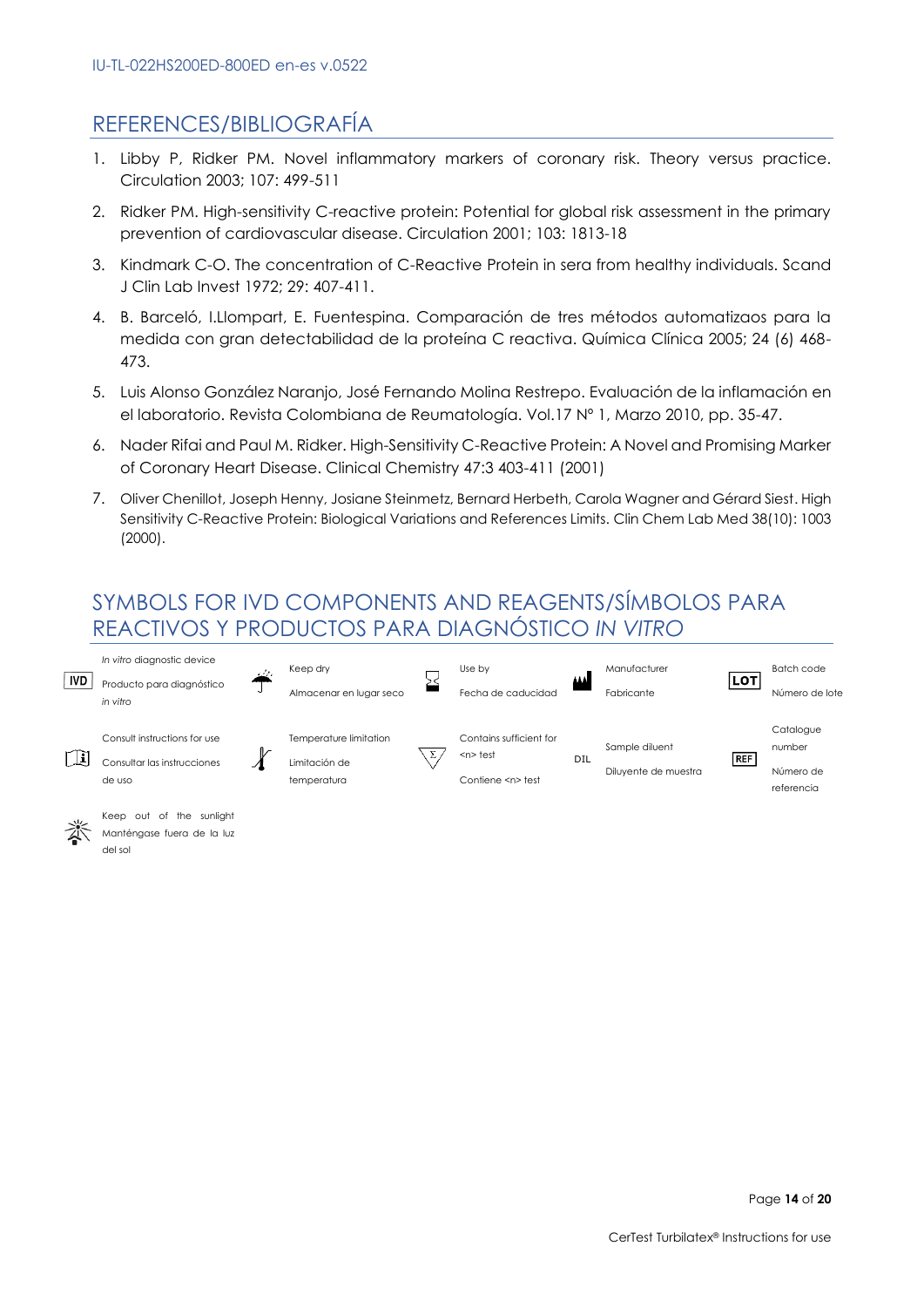#### **ANNEX COMPATIBILITY OF THE MOST COMMON TURBIDIMETRY EQUIPMENT/**

#### **ANEXO DE COMPATIBILIDAD CON LOS EQUIPOS MÁS COMUNES DE TURBIDIMETRÍA**

| <b>MODEL/MODELO</b>   | <b>MANUFACTURER/FABRICANTE</b> |
|-----------------------|--------------------------------|
| <b>BS200</b>          | Mindray                        |
| Chemwell-T            | Awareness                      |
| Biolis 24i/Biolis 50i | Tokyo Boeki                    |

The application notes for use our turbidimetric products with the different equipments could be consulted in our website: **www.certest.es**

Note/Nota: Turbilatex® registered brand name/ Turbilatex® marca registrada. Nº: CTM-010179299; community (OAMI)/ N. º: CTM-010179299; comunitaria (OAMI) Nº: 4,650,387; EEUU (UPSTO)

Page **15** of **20**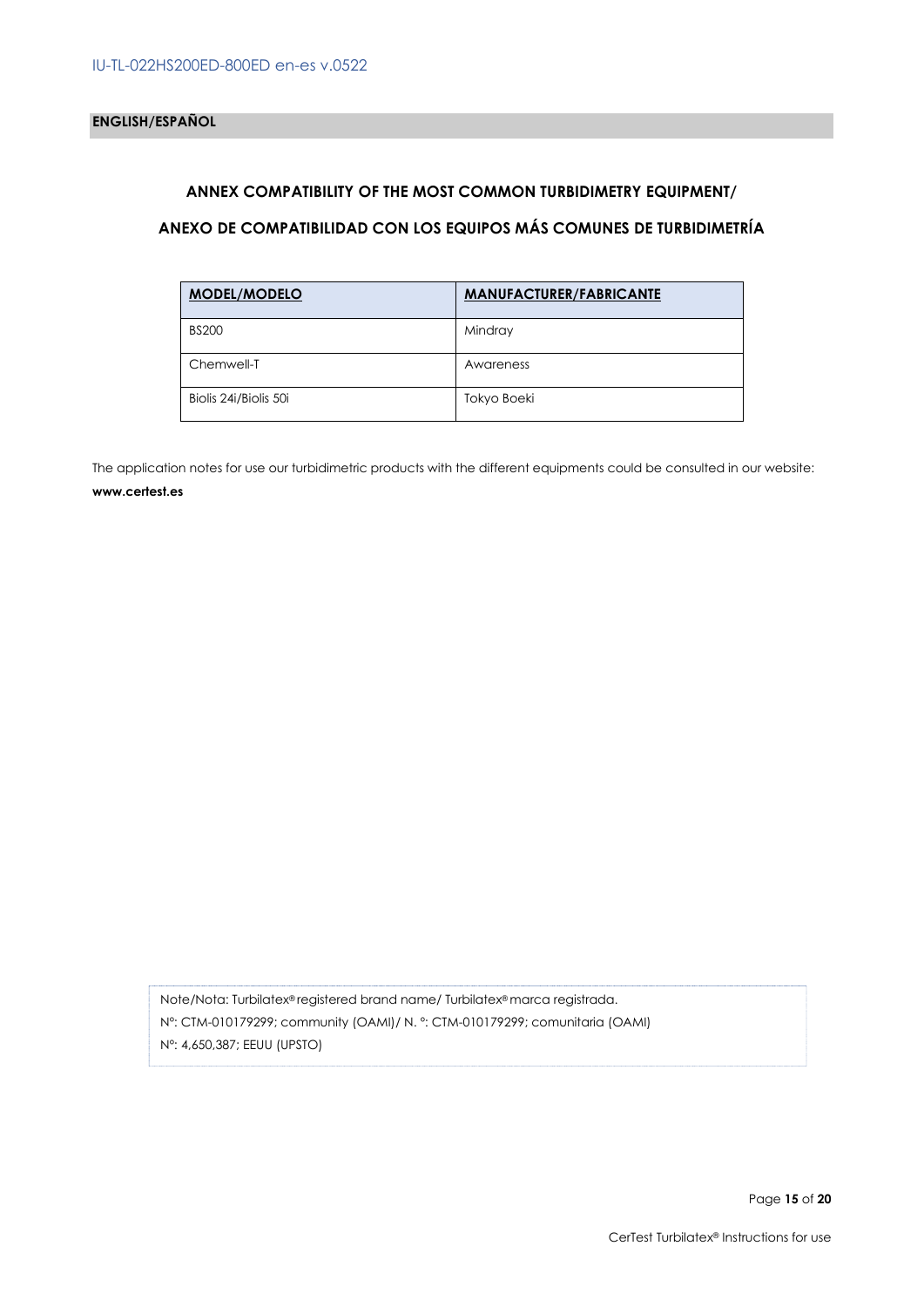## CHANGE CONTROL/CONTROL DE CAMBIOS

| <b>Change Control / Control de Cambios</b> |                                     |              |  |
|--------------------------------------------|-------------------------------------|--------------|--|
| Version / Versión<br>$n^{\circ}$           | <b>Changes / Cambios</b>            | Date / Fecha |  |
| 00                                         | Original Version / Versión Original | 04/05/2022   |  |
|                                            |                                     |              |  |
|                                            |                                     |              |  |

Page 16 of 20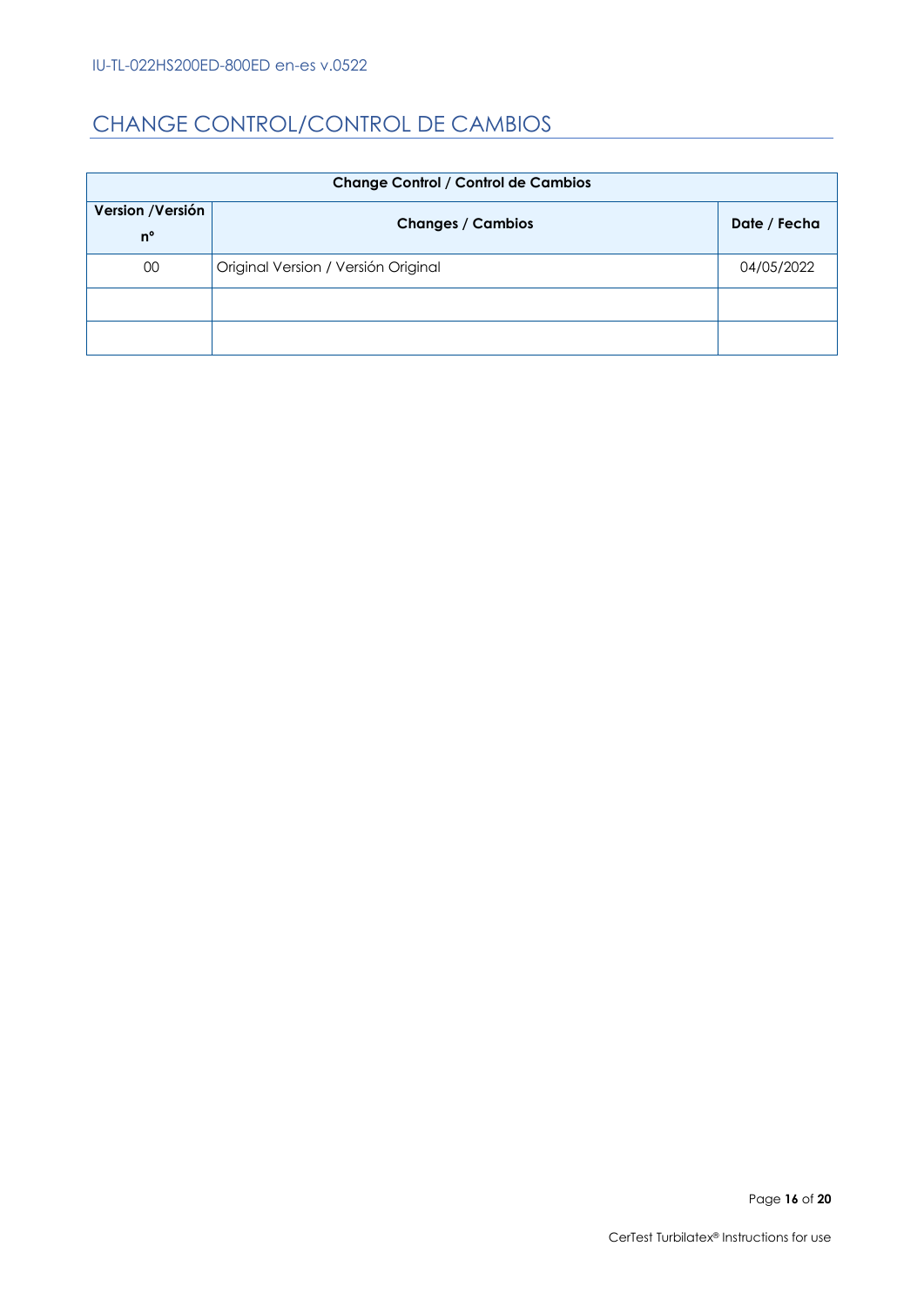

Page 17 of 20

CerTest Turbilatex<sup>®</sup> Instructions for use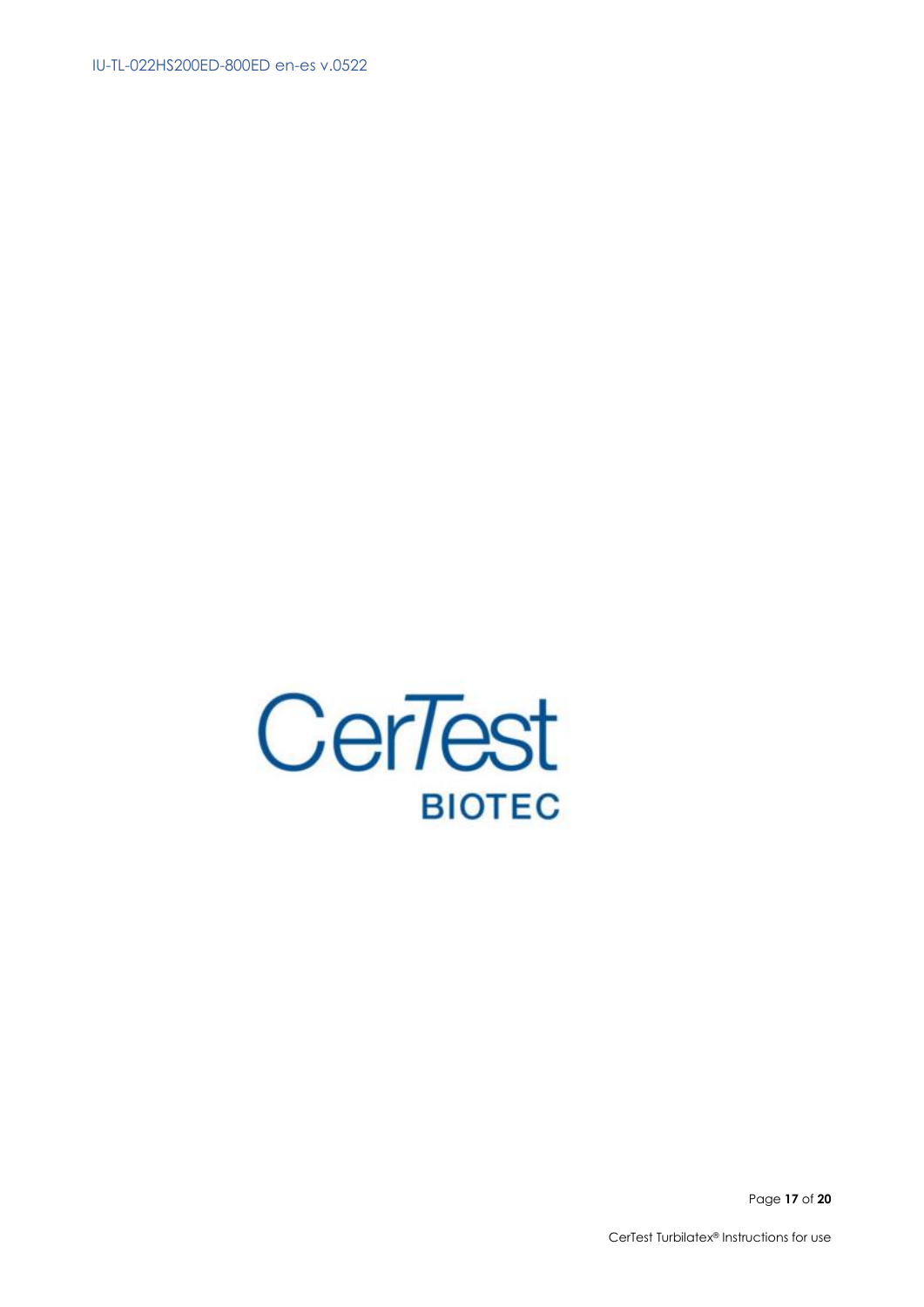

Page 18 of 20

CerTest Turbilatex<sup>®</sup> Instructions for use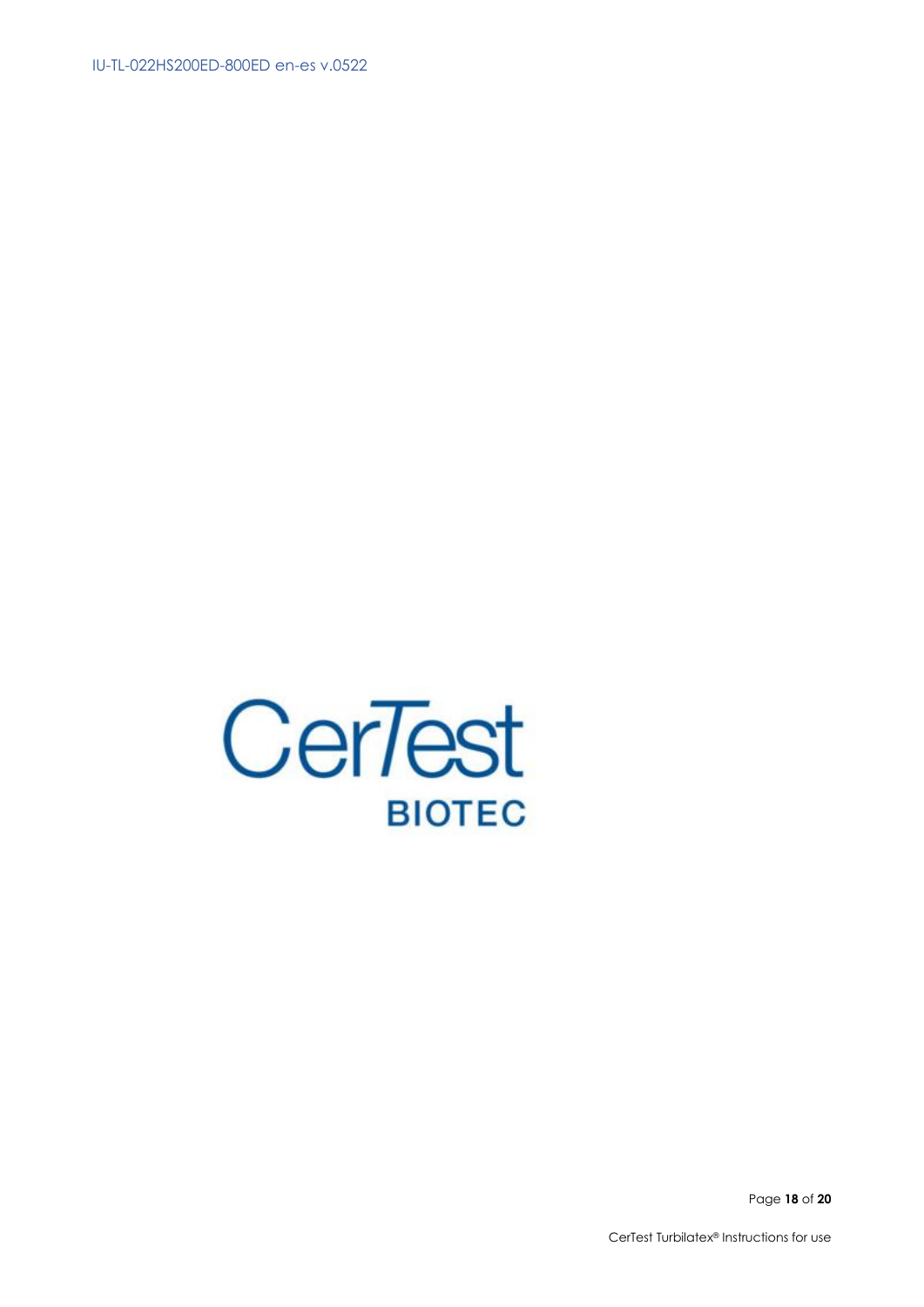

Page 19 of 20

CerTest Turbilatex<sup>®</sup> Instructions for use